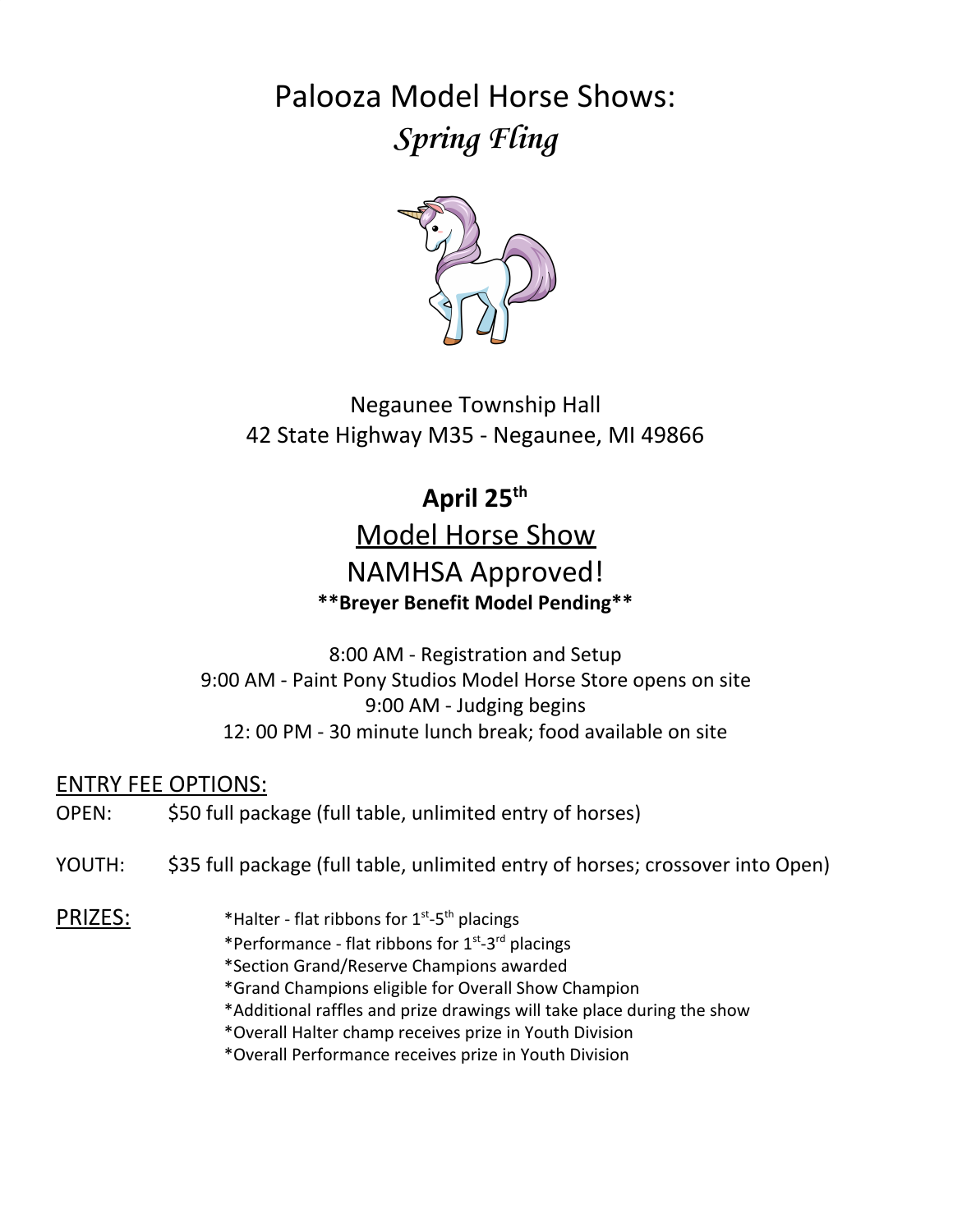Please fill out the registration paperwork below and mail to the listed address by *April 17*<sup>th</sup>. No table will be held if registration and payment are not received. Send registration and make checks payable to:

> Paint Pony Studios Attn: Palooza Show Series 43 Longyear Drive Negaunee, MI 49866

#### REGISTRATION FORM:

**Name:** \_\_\_\_\_\_\_\_\_\_\_\_\_\_\_\_\_\_\_\_\_\_\_\_\_\_\_\_\_\_\_\_\_\_\_\_\_\_\_\_\_\_\_\_\_ **Initials (3):** \_\_\_\_\_\_\_\_\_\_

| Division (Circle one)*: YOUTH / OPEN |  |
|--------------------------------------|--|
|--------------------------------------|--|

*\*YOUTH = 16 years and under (optional crossover into Open) / OPEN = 17 years and above*

\_\_\_\_\_\_\_\_\_\_\_\_\_\_\_\_\_\_\_\_\_\_\_\_\_\_\_\_\_\_\_\_\_\_\_\_\_\_\_\_\_\_\_\_\_\_\_\_\_\_\_\_\_\_\_\_\_\_\_\_\_\_\_\_\_\_\_\_\_\_\_

\_\_\_\_\_\_\_\_\_\_\_\_\_\_\_\_\_\_\_\_\_\_\_\_\_\_\_\_\_\_\_\_\_\_\_\_\_\_\_\_\_\_\_\_\_\_\_\_\_\_\_\_\_\_\_\_\_\_\_\_\_\_\_\_\_\_\_\_\_\_\_

#### **Address:**

**Phone #:**

**Email:** \_\_\_\_\_\_\_\_\_\_\_\_\_\_\_\_\_\_\_\_\_\_\_\_\_\_\_\_\_\_\_\_\_\_\_\_\_\_\_\_\_\_\_\_\_\_\_\_\_\_\_\_\_\_\_\_\_\_\_\_\_\_\_\_\_\_\_\_\_\_\_

\*\*PLEASE NOTE that if you are 16 or under and have ALREADY COMPETED IN A NAN-QUALIFYING SHOW, please select the OPEN division.

> Entry fees may be sent in through **PayPal** as well. [paintponystudios@gmail.com](mailto:paintponystudios@gmail.com) Registration form may be completed in a note with payment.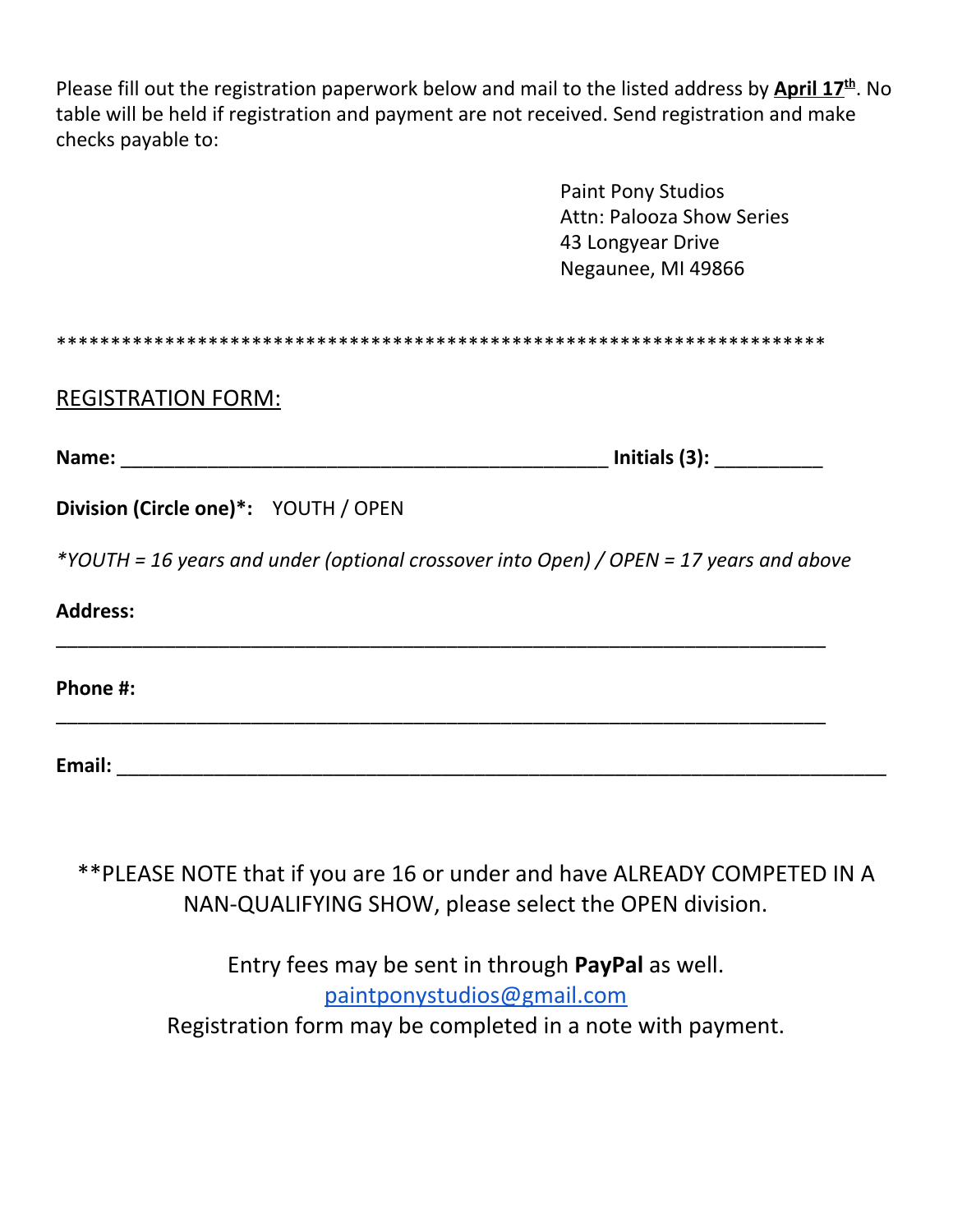### **OPEN SHOW (OF TRAD/CLASSIC)**

### **Sport**

1. TB/STB

- 2. Warmbloods
- 3. American Sport
- (North/Central/South)
- 4. European/Other Sport
- 5. Carriage

### **Light/Gaited/Spanish**

- 6. Arabian
- 7. Part-Arab/NSH
- 8. Spanish
- 9. American Gaited Breeds 10. Other Light/Gaited

### **Draft**

- 11. British/UK Draft
- 12. European Draft
- 13. American/Other Draft

### **Pony**

- 14. Welsh Pony & Cob (all sections)
- 15. Other UK Pony
- 16. European/Australian/African/Asian
- 17. North/South American Pony

### 18. Other Pony

- **Stock**
- 19. Quarter Horse
- 20. Paint
- 21. Appaloosa
- 22. Mustang (all types)
- 23. Other Stock

### **Long-Ear/Other Pure**

- 24. Donkey/Mule
- 25. Zebra/Other Primitive Breed
- 26. Mixed/Grade/Other Pure

### **Foals**

- 27. Sport Breed Foals
- 28. Light/Gaited/Spanish Breed Foals
- 29. Draft Breed Foals

30. Pony Breed Foals 31. Stock Breed Foals 32. Long-Ear/Other Foals **DIVISION CHAMPION**

## **OF OPEN MINI DIVISION**

*(Pebbles, Corral Pal, Schleich, Stablemate, Chip, Micro)*

- 1. Sport Breeds
- 2. Light Breeds
- 3. Gaited Breeds
- 4. Spanish Breeds
- 5. Draft Breeds
- 6. Pony Breeds
- 7. Stock Breeds
- 8. Long-Ear/Other Breeds
- 9. Foals
- 10. Collectability (MUST have documentation)
- 11. Fantasy
- 12. Other Animal
- 13. Performance

### **DIVISION CHAMPION**

**1 st & 2nd place entries in each (breed) section qualify for Section Champions. Section Grands qualify for Overall Grand Champion.**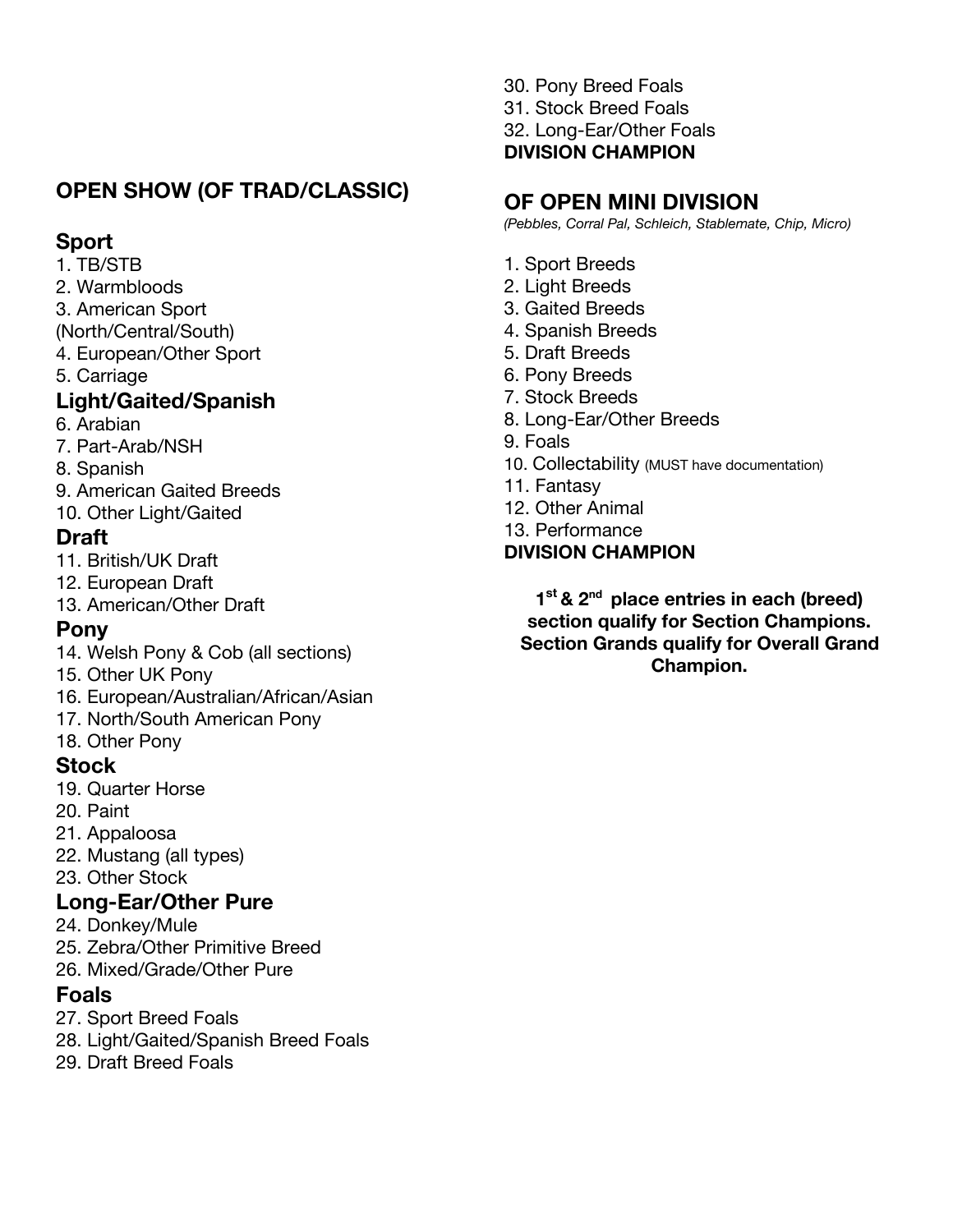### **OPEN SHOW (CM/AR TRAD/CLASSIC)**

### **Sport**

#### 1. TB/STB

- 2. Warmbloods
- 3. American Sport
- (North/Central/South)
- 4. European/Other Sport
- 5. Carriage

### **Light/Gaited/Spanish**

- 6. Arabian
- 7. Part-Arab/NSH
- 8. Spanish
- 9. American Gaited Breeds
- 10. Other Light/Gaited

### **Draft**

- 11. British/UK Draft
- 12. European Draft
- 13. American/Other Draft

### **Pony**

- 14. Welsh Pony & Cob (all sections)
- 15. Other UK Pony
- 16. European/Australian/African/Asian
- 17. North/South American Pony
- 18. Other Pony

### **Stock**

- 19. Quarter Horse
- 20. Paint
- 21. Appaloosa
- 22. Mustang (all types)
- 23. Other Stock

# **Long-Ear/Other Pure**

- 24. Donkey/Mule
- 25. Zebra/Other Primitive Breed
- 26. Mixed/Grade/Other Pure

### **Foals**

- 27. Sport Breed Foals
- 28. Light/Gaited/Spanish Breed Foals
- 29. Draft Breed Foals
- 30. Pony Breed Foals
- 31. Stock Breed Foals
- 32. Long-Ear/Other Foals

# **DIVISION CHAMPION**

# **CM/AR OPEN MINI DIVISION**

*(Pebbles, Corral Pal, Schleich, Stablemate, Chip, Micro)*

- 1. Sport Breeds
- 2. Light Breeds
- 3. Gaited Breeds
- 4. Spanish Breeds
- 5. Draft Breeds
- 6. Pony Breeds
- 7. Stock Breeds
- 8. Long-Ear/Other Breeds
- 9. Foals
- 10. Workmanship
- 11. Fantasy
- 12. Other Animal
- 13. Performance

### **DIVISION CHAMPION**

**1 st & 2nd place entries in each (breed) section qualify for Section Champions. Section Grands qualify for Overall Grand Champion.**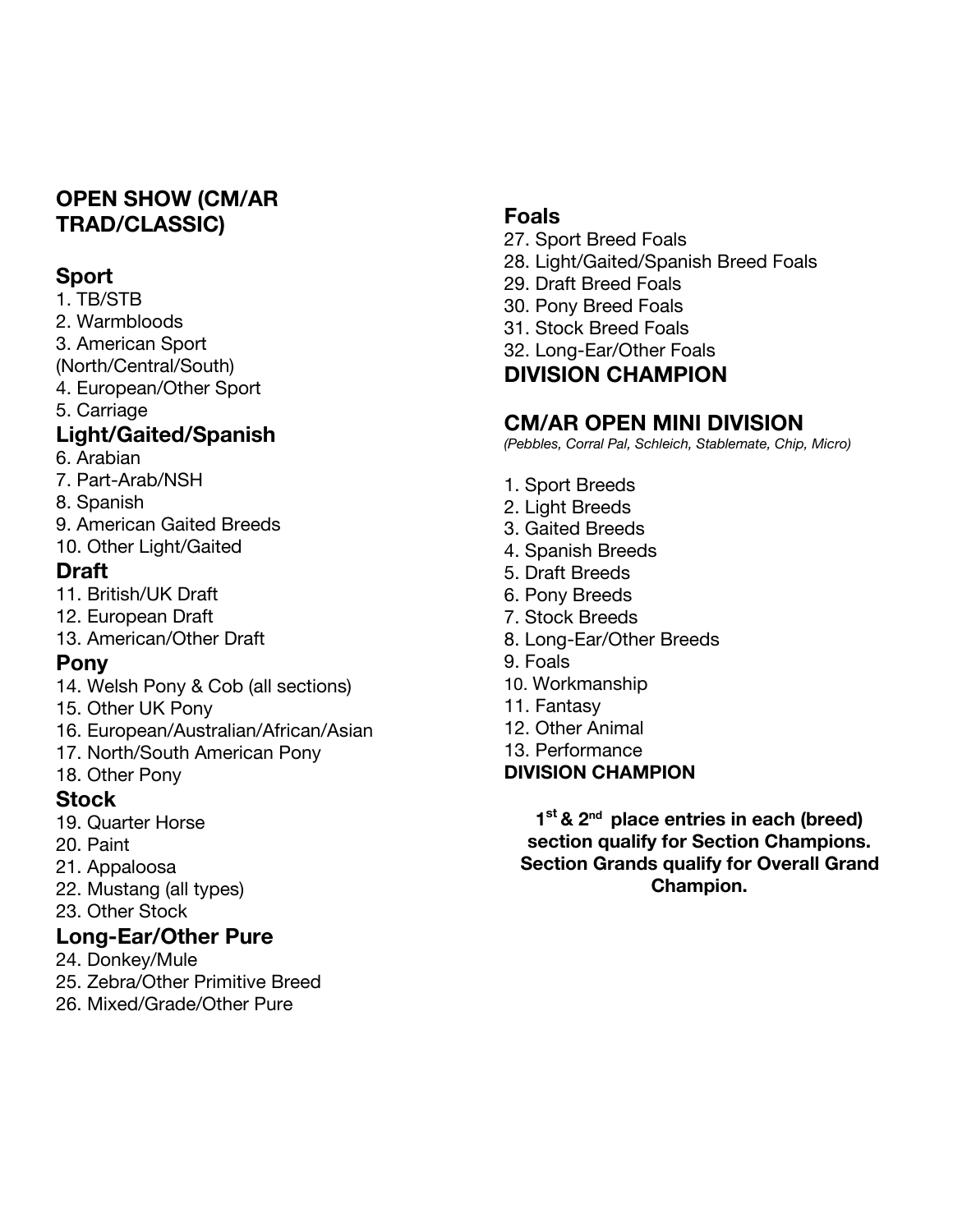# **YOUTH SHOW (OF TRAD/CLASSIC)**

### **Sport**

- 1. TB/STB
- 2. Warmbloods
- 3. American Sport
- (North/Central/South)
- 4. European/Other Sport
- 5. Carriage

### **Light/Gaited/Spanish**

- 6. Arabian
- 7. Part-Arab/NSH
- 8. Spanish
- 9. American Gaited Breeds
- 10. Other Light/Gaited

### **Draft**

- 11. British/UK Draft
- 12. European Draft
- 13. American/Other Draft

### **Pony**

- 14. Welsh Pony & Cob (all sections)
- 15. Other UK Pony
- 16. European/Australian/African/Asian
- 17. North/South American Pony
- 18. Other Pony

### **Stock**

- 19. Quarter Horse
- 20. Paint
- 21. Appaloosa
- 22. Mustang (all types)
- 23. Other Stock

### **Long-Ear/Other Pure**

- 24. Donkey/Mule
- 25. Zebra/Other Primitive Breed
- 26. Mixed/Grade/Other Pure

### **Foals**

- 27. Sport Breed Foals
- 28. Light/Gaited/Spanish Breed Foals
- 29. Draft Breed Foals
- 30. Pony Breed Foals
- 31. Stock Breed Foals
- 32. Long-Ear/Other Foals

### **CM/AR Breed**

- 33. Sport Breed
- 34. Light/Gaited/Spanish Breed
- 35. Draft Breed
- 36. Pony Breed
- 37. Stock Breed
- 38. Long-Ear/Other (Pure/Mix/Etc.)
- 39. Unrealistic

### **Miscellaneous\***

- 40. Decorator
- 41. Fantasy
- 42. Other Animal
- 43. Most Loved (with short story)
- 44. Mare & Foal
- 45. Worn/Broken
- 46. Special Run/Limited Run
- 47. Vintage
- 48. Regular Run

### **OF YOUTH MINI DIVISION**

- (Pebbles, Corral Pal, Schleich, Stablemate, Chip, Micro)
- 1. Sport Breeds
- 2. Light Breeds
- 3. Gaited Breeds
- 4. Spanish Breeds
- 5. Draft Breeds
- 6. Pony Breeds
- 7. Stock Breeds
- 8. Long-Ear/Other Breeds
- 9. Foals
- 10. Custom (CM) / Artist Resin (AR)
- 11. Fantasy
- 12. Other Animal
- 13. Performance

**\*Misc. classes (in Trad/Classic and Mini) do not count towards Overall Grand Champion. There will be no Section Champion for this division.**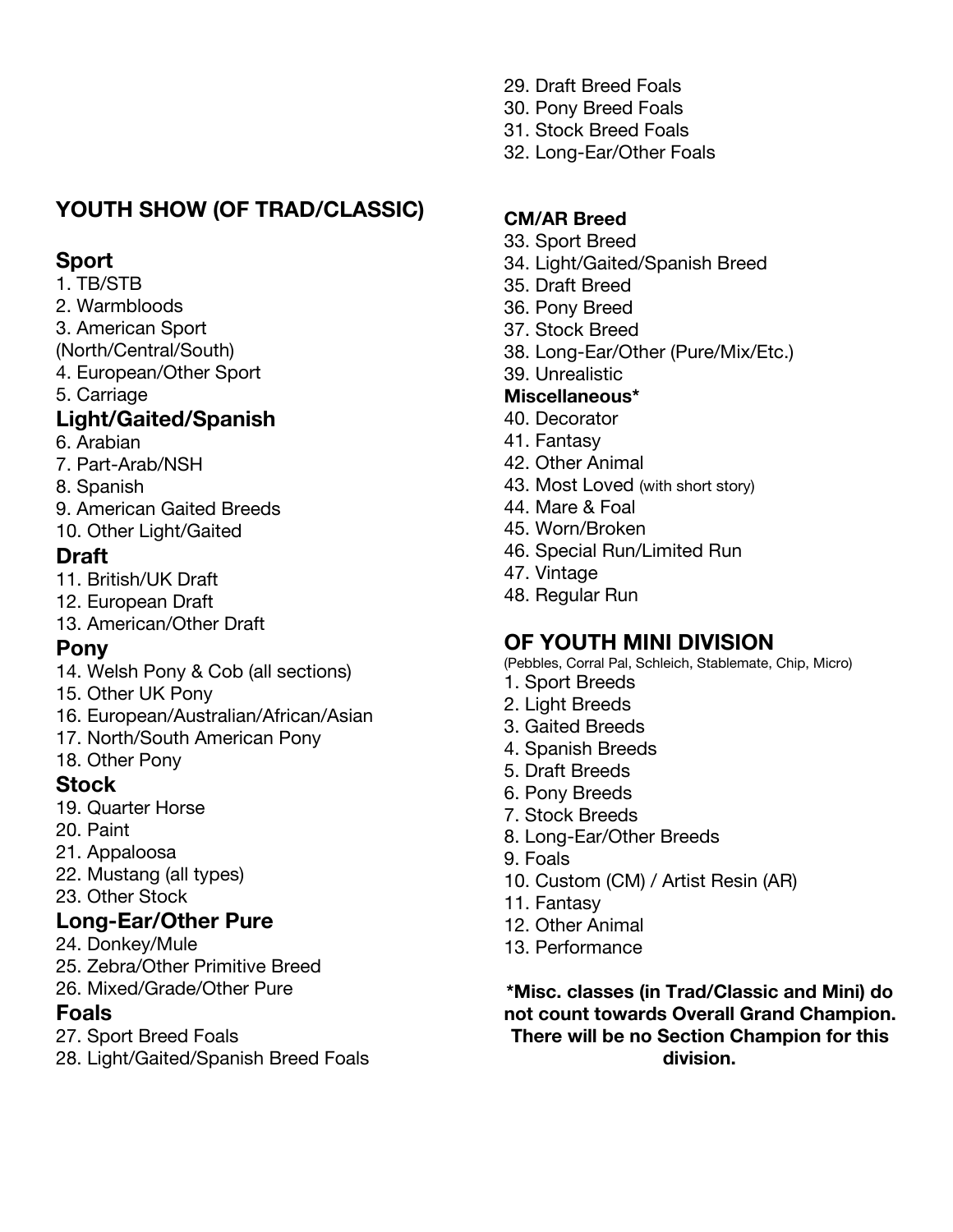**1 st & 2nd place entries in each (breed) section qualify for Section Champions. Section Grands qualify for Overall Grand Champion. \*\*YOUTH CLASSES ARE NON-NAN\*\***

### **Collectability (OF Trad/Classic)**

- 1. Decorator
- 2. Fantasy
- 3. Vintage (1950 2000)
- 4. Models 2001 Current
- 5. BreyerFest/Event SR
- 6. Runs of 50 & Under
- 7. Other Special Run/Limited Run
- 8. Web/Magazine Special
- 9. Connoisseur
- 10.Premier Club
- 11.Vintage Club
- 12.Other Animal

**Division Champion**

### **Workmanship (CM/AR Trad/Classic)**

- 1. Decorator
- 2. Fantasy
- 3. Other Animal
- 4. Pinto
- 5. Appaloosa
- 6. Black/Gray (solid)
- 7. Bay/Chestnut (solid)
- 8. Dilute (solid; Palomino, Perlino, etc.)
- 9. Buckskin/Dun (solid)
- 10.Any Other Color
- 11.Re-Sculpt & Drastic CM

#### **Division Champion**

#### **1 st & 2nd place entries in each class qualify for Division Champions.**